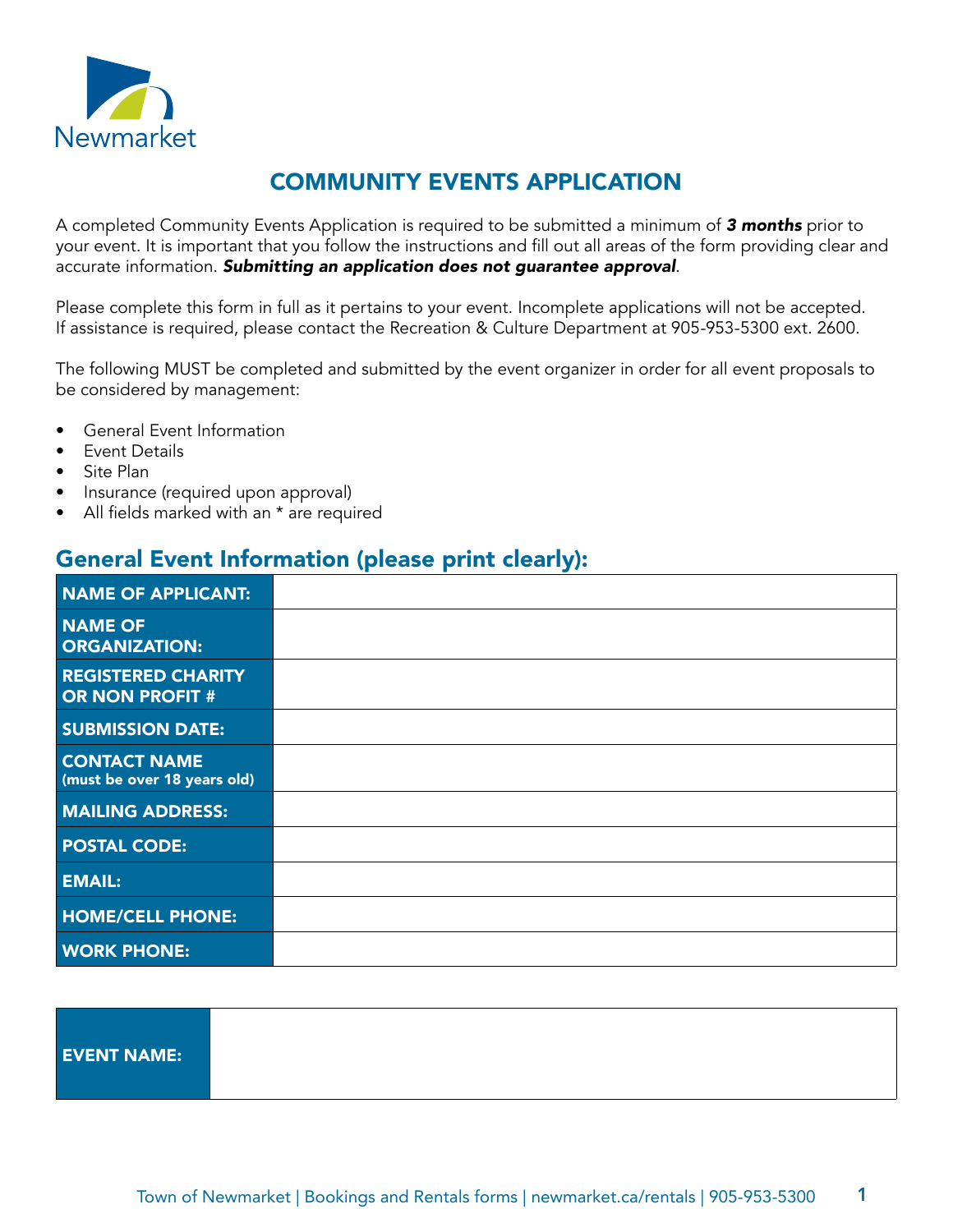| DATE & LOCATION - 1ST CHOICE * | <b>2ND CHOICE</b> |
|--------------------------------|-------------------|
|                                |                   |
|                                |                   |
|                                |                   |

## LIST ADDITIONAL AREAS, ROOMS OR FACILITIES TO BE BOOKED

| <b>1. TYPE OF EVENT:</b> |                                                                           |                                                                       |  |  |  |  |  |
|--------------------------|---------------------------------------------------------------------------|-----------------------------------------------------------------------|--|--|--|--|--|
|                          | <b>SPECIAL EVENT</b>                                                      | <b>RUN/WALK</b>                                                       |  |  |  |  |  |
|                          | <b>PROCESSION (SEE PG FOR</b><br><b>DEFINITION)</b>                       | <b>PARADE (SEE PG. FOR DEFINITION)</b>                                |  |  |  |  |  |
|                          | <b>FESTIVAL</b>                                                           | <b>MIDWAY/FAIR</b>                                                    |  |  |  |  |  |
|                          | <b>COMPETITION/TOURNAMENT</b><br><b>BLOCK PARTY/STREET/SIDEWALK EVENT</b> |                                                                       |  |  |  |  |  |
|                          | <b>OTHER (PLEASE SPECIFY):</b>                                            |                                                                       |  |  |  |  |  |
|                          | <b>2. EVENT STATUS:</b>                                                   |                                                                       |  |  |  |  |  |
|                          | <b>NEW - FIRST TIME OCCURRING ON</b><br><b>PUBLIC PROPERTY</b>            | <b>ANNUAL EVENT - SAME DATE/LOCATION</b><br><b>FROM PREVIOUS YEAR</b> |  |  |  |  |  |
|                          | <b>ANNUAL EVENT - CHANGE OF DATE/LOCATION FROM PREVIOUS YEAR</b>          |                                                                       |  |  |  |  |  |
|                          | <b>OTHER (PLEASE SPECIFY):</b>                                            |                                                                       |  |  |  |  |  |

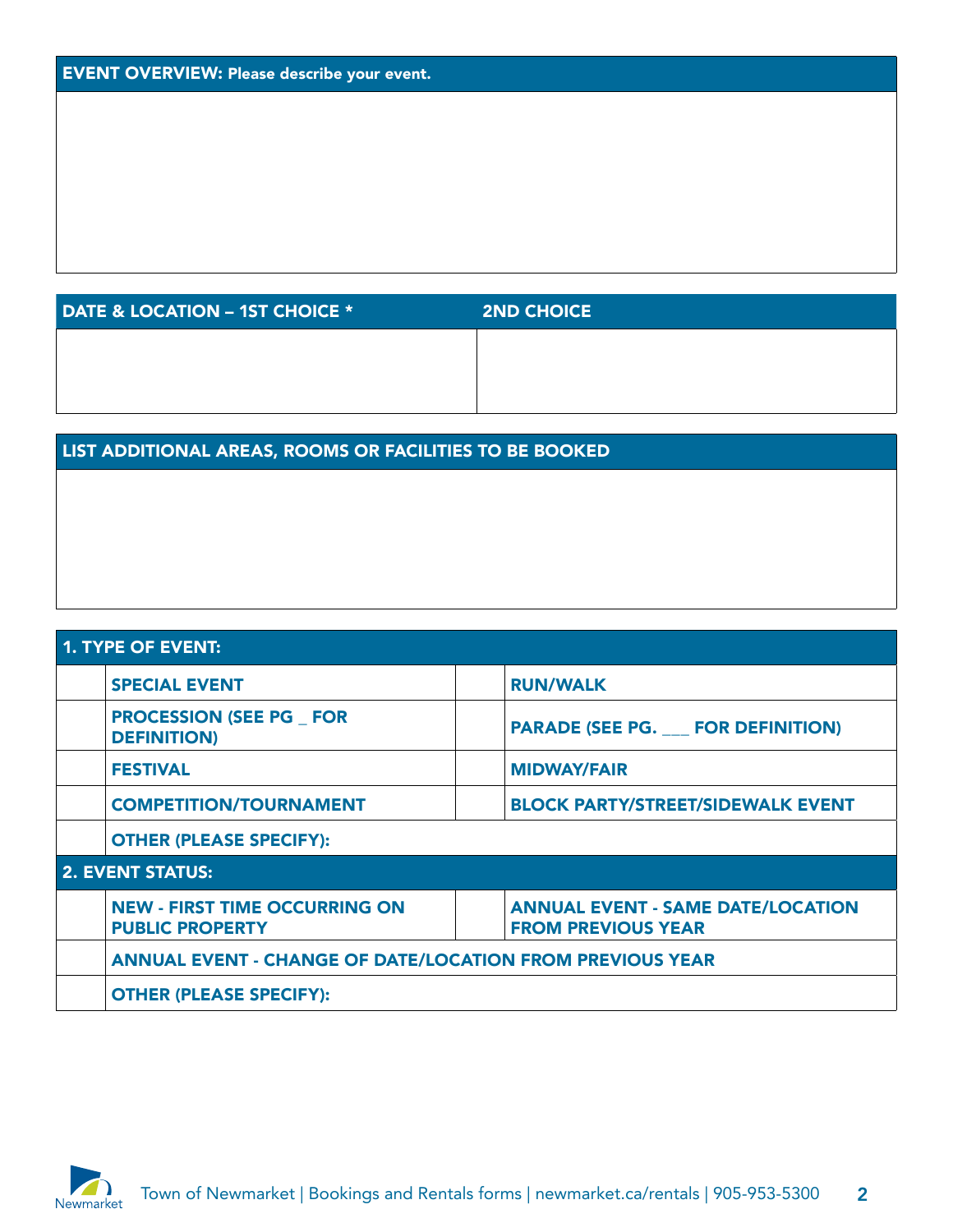| 3. WILL YOU BE USING MUNICIPAL PARKING LOT FOR EVENT OPERATION<br>(NON-PARKING RELATED)?                                                                                                                                                              |                                                 |                                      |                                                |              |                       |                          |                        |                                      |           |           |  |  |  |
|-------------------------------------------------------------------------------------------------------------------------------------------------------------------------------------------------------------------------------------------------------|-------------------------------------------------|--------------------------------------|------------------------------------------------|--------------|-----------------------|--------------------------|------------------------|--------------------------------------|-----------|-----------|--|--|--|
|                                                                                                                                                                                                                                                       | <b>YES</b>                                      |                                      |                                                |              |                       |                          | <b>NO</b>              |                                      |           |           |  |  |  |
|                                                                                                                                                                                                                                                       |                                                 | IF YOU SELECTED YES PLEASE SPECIFIY: |                                                |              |                       |                          |                        |                                      |           |           |  |  |  |
|                                                                                                                                                                                                                                                       |                                                 |                                      |                                                |              |                       |                          |                        |                                      |           |           |  |  |  |
|                                                                                                                                                                                                                                                       |                                                 | <b>4. EXPECTED ATTENDANCE:</b>       |                                                |              |                       |                          |                        |                                      |           |           |  |  |  |
|                                                                                                                                                                                                                                                       | $10,000+$                                       |                                      |                                                |              |                       |                          |                        | 1000 TO 9000                         |           |           |  |  |  |
|                                                                                                                                                                                                                                                       |                                                 | 501 TO 1000                          |                                                |              |                       |                          | 301 TO 500             |                                      |           |           |  |  |  |
|                                                                                                                                                                                                                                                       |                                                 | <b>UP TO 300</b>                     |                                                |              |                       |                          |                        | <b>LESS THAN 300 PLEASE SPECIFY:</b> |           |           |  |  |  |
|                                                                                                                                                                                                                                                       |                                                 | <b>ATTENDANCE BREAKDOWN</b>          |                                                |              |                       |                          |                        |                                      |           |           |  |  |  |
|                                                                                                                                                                                                                                                       |                                                 | <b># OF ATTENDEES</b>                |                                                |              |                       |                          | <b># OF PERFORMERS</b> |                                      |           |           |  |  |  |
|                                                                                                                                                                                                                                                       |                                                 | <b># OF VOLUNTEERS</b>               |                                                |              |                       |                          | <b># OF BANDS</b>      |                                      |           |           |  |  |  |
|                                                                                                                                                                                                                                                       |                                                 | <b># OF VEHICLE/FLOATS</b>           |                                                |              |                       |                          | <b># VENDORS</b>       |                                      |           |           |  |  |  |
| <b>MEDIA:</b> Inviting or Expecting Media?<br>Are you issuing any media releases? Yes or No<br>If yes, please indicate media release dates.<br>Marketing Materials: If permit is approved, you will be<br>required to submit any marketing materials. |                                                 |                                      | <b>COUNCIL: Inviting or Expecting Council?</b> |              |                       |                          |                        |                                      |           |           |  |  |  |
| <b>MEDIA</b>                                                                                                                                                                                                                                          |                                                 | <b>YES</b>                           |                                                | <b>NO</b>    |                       | <b>COUNCIL</b>           |                        | <b>YES</b>                           |           | <b>NO</b> |  |  |  |
|                                                                                                                                                                                                                                                       |                                                 | <b>5. TARGET AUDIENCE</b>            |                                                |              |                       |                          |                        |                                      |           |           |  |  |  |
|                                                                                                                                                                                                                                                       | <b>YOUTH</b>                                    |                                      |                                                |              |                       |                          | <b>ADULT</b>           |                                      |           |           |  |  |  |
|                                                                                                                                                                                                                                                       | <b>FAMILY</b>                                   |                                      |                                                |              |                       |                          | <b>SENIORS</b>         |                                      |           |           |  |  |  |
| <b>ALL</b>                                                                                                                                                                                                                                            |                                                 |                                      |                                                | <b>OTHER</b> |                       |                          |                        |                                      |           |           |  |  |  |
| <b>6. EVENT ACCESS</b>                                                                                                                                                                                                                                |                                                 |                                      |                                                |              |                       |                          |                        |                                      |           |           |  |  |  |
|                                                                                                                                                                                                                                                       | <b>GATED/TICKETED EVENT</b>                     |                                      |                                                |              | <b>INVITED GUESTS</b> |                          |                        |                                      |           |           |  |  |  |
| <b>OPEN TO THE PUBLIC</b>                                                                                                                                                                                                                             |                                                 |                                      |                                                |              |                       | <b>CHARGED ADMISSION</b> | <b>YES</b>             |                                      | <b>NO</b> |           |  |  |  |
|                                                                                                                                                                                                                                                       |                                                 | <b>EVENT SETUP DATE:</b>             |                                                |              |                       |                          |                        | <b>EVENTS SETUP HOURS:</b>           |           |           |  |  |  |
|                                                                                                                                                                                                                                                       | <b>EVENT HOURS:</b><br><b>EVENT START DATE:</b> |                                      |                                                |              |                       |                          |                        |                                      |           |           |  |  |  |
| <b>EVENT END DATE:</b>                                                                                                                                                                                                                                |                                                 |                                      | <b>EVENT END TIME:</b>                         |              |                       |                          |                        |                                      |           |           |  |  |  |

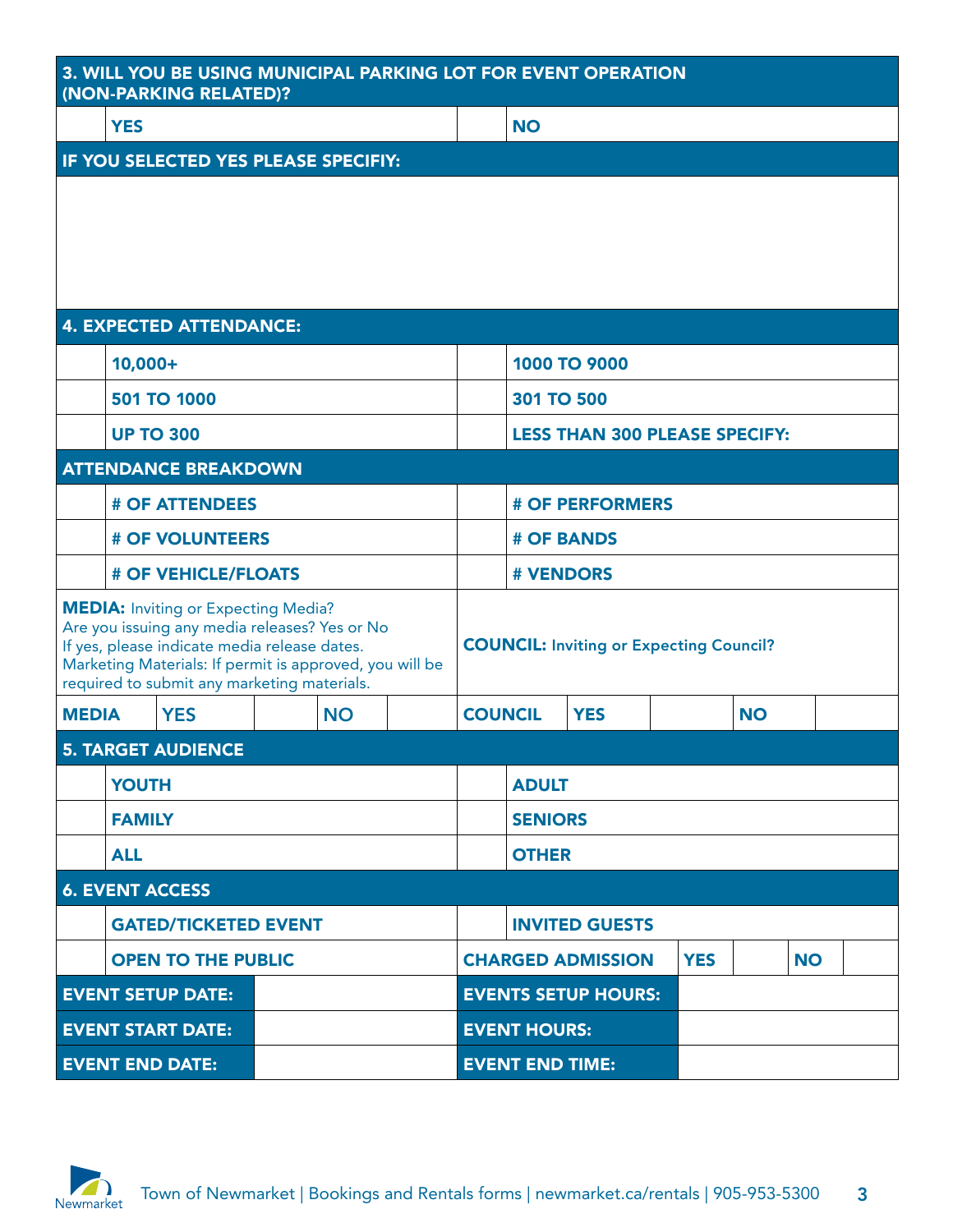| I TEARDOWN DATE:                  |                                         | <b>TEARDOWN HOURS:</b>                  |  |
|-----------------------------------|-----------------------------------------|-----------------------------------------|--|
| I VENDOR MOVE-IN<br><b>HOURS:</b> |                                         | <b>VENDOR MOVE-OUT</b><br><b>HOURS:</b> |  |
|                                   | 7. PRIMARY CONTACT FOR DAY(S) OF EVENT: |                                         |  |
| I NAME:                           |                                         | <b>CELL NUMBER:</b>                     |  |

# EVENT DETAILS:

(Please refer to the designated page numbers for more information regarding policies)

| 1. ARE YOU PLANNING TO SERVE ALCOHOL AT<br><b>YOUR EVENT?</b>                     | <b>YES</b>                        | <b>NO</b> | <b>PG. 7</b>                              |
|-----------------------------------------------------------------------------------|-----------------------------------|-----------|-------------------------------------------|
| 2. WHERE WILL THE ALCOHOL BE SERVED?                                              | <b>INSIDE:</b>                    |           | <b>OUTSIDE:</b><br><b>BOTH:</b>           |
| 3 ARE YOU PLANNING TO SERVE FOOD/NON-ALCOHOLIC<br><b>BEVERAGES AT YOUR EVENT?</b> | <b>YES</b>                        | <b>NO</b> | <b>PG. 7</b>                              |
| <b>4. WILL FOOD BE PREPARED</b>                                                   | <b>ONSITE:</b><br><b>OFFSITE:</b> |           | <b>PG. 7</b>                              |
| 5. WILL FOOD TRUCKS BE ATTENDING?                                                 | <b>YES</b>                        | <b>NO</b> | <b>PG. 7</b>                              |
| <b>6. ARE YOU USING PROPANE BARBECUES?</b>                                        | <b>YES</b>                        | <b>NO</b> |                                           |
| 7. WILL YOU HAVE ANIMALS AT YOUR EVENT?                                           | <b>YES</b>                        | <b>NO</b> | <b>PG. 7</b>                              |
| 8. WILL YOU HAVE INFLATABLES?                                                     | <b>YES</b>                        | <b>NO</b> | <b>PG. 6</b>                              |
| 9. WILL YOU HAVE MECHANICAL RIDES?                                                | <b>YES</b>                        | <b>NO</b> | <b>PG. 6</b>                              |
| 10. WILL THERE BE TENTS?                                                          | <b>YES:</b><br><b>HOW MANY:</b>   | NO:       | <b>PG. 6</b>                              |
| <b>11. ARE YOU PLANNING A FIREWORK/PYROTECHNIC</b><br><b>DISPLAY?</b>             | <b>YES</b>                        | <b>NO</b> | <b>PG. 7</b>                              |
| <b>12. ARE YOU PLANNING OPEN AIR BURNING?</b>                                     | <b>YES</b>                        | <b>NO</b> | <b>PG. 7</b>                              |
| <b>13. ARE YOU PLANNING ON FILMING AT YOUR EVENT?</b>                             | <b>YES</b>                        | <b>NO</b> |                                           |
| 14. WILL YOU BE PLAYING MUSIC OR HAVE AMPLIFIED<br><b>SOUND?</b>                  | <b>YES</b>                        | <b>NO</b> | <b>PG. 6</b>                              |
| <b>15. WILL YOU REQUIRE ACCESS TO HYDRO?</b>                                      | <b>YES</b>                        | <b>NO</b> | <b>PG. 6</b>                              |
| <b>16. WILL YOU BE USING GENERATORS?</b>                                          | <b>YES</b>                        | <b>NO</b> |                                           |
| 17. WILL YOU BE DOING PRESENTATIONS AND/OR<br><b>SPEECHES?</b>                    | <b>YES</b>                        | <b>NO</b> |                                           |
| <b>18. HAVE YOU HIRED A LICENCED SECURITY COMPANY?</b>                            | <b>YES</b>                        | <b>NO</b> | if yes please<br>provide<br>confirmation: |
| 19. HAVE YOU HIRED YORK REGIONAL POLICE - PAID<br><b>DUTY?</b>                    | <b>YES</b>                        | <b>NO</b> | if yes please<br>provide<br>confirmation: |
| 20. WILL YOU REQUIRE ROAD CLOSURES?                                               | <b>YES</b>                        | <b>NO</b> | <b>PG. 6</b>                              |
| 21. WILL YOU REQUIRE VEHICLE ACCESS?                                              | <b>YES</b>                        | <b>NO</b> |                                           |
| 22. WILL YOU REQUIRE A PARKING LOT CLOSURE?                                       | <b>YES</b>                        | <b>NO</b> |                                           |

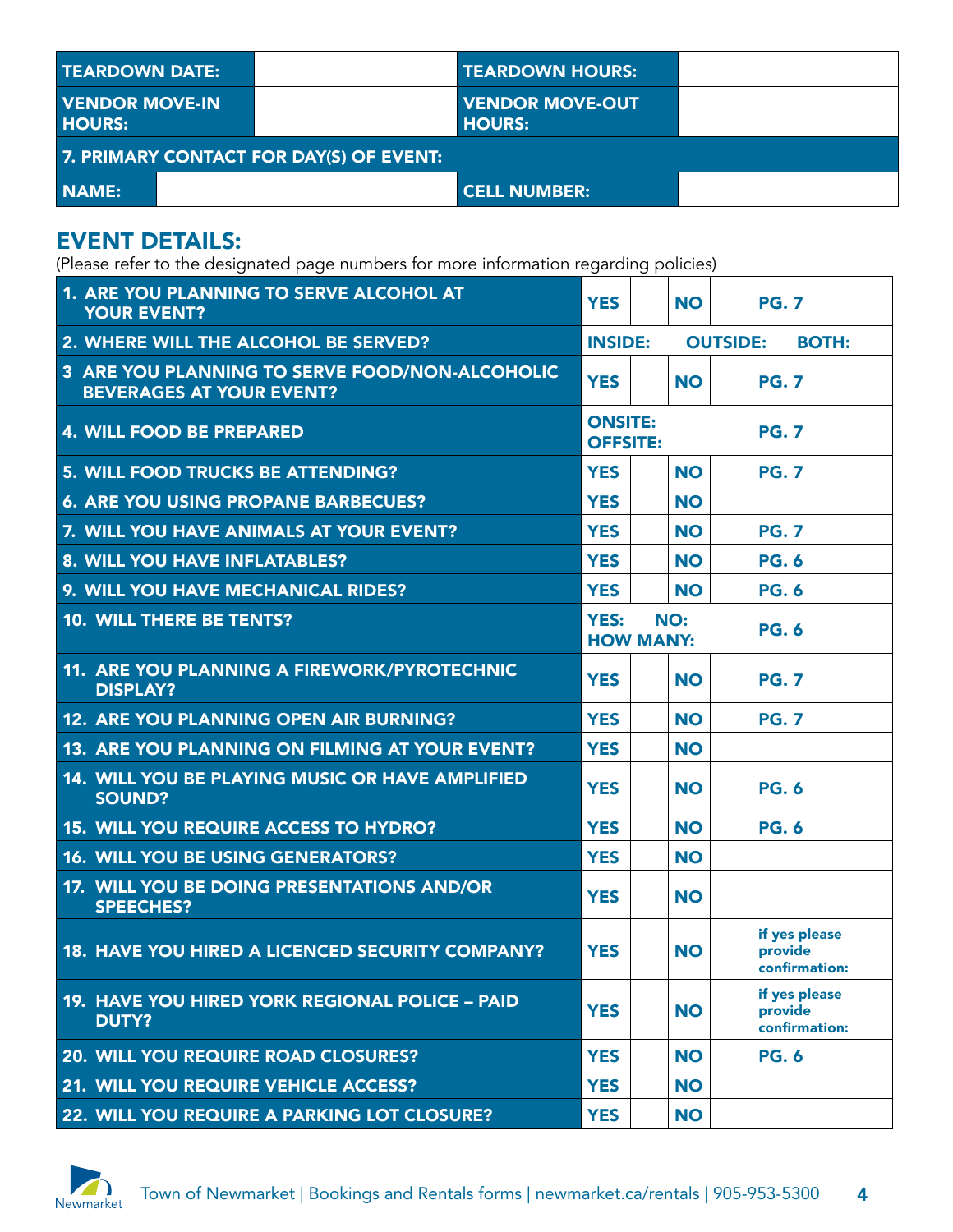| <b>23. ARE YOU PLANNING ON ERECTING TEMPORARY ROAD</b><br><b>SIGNS FOR PROMOTION?</b> | <b>YES</b> | <b>NO</b> |           | <b>PG. 7</b> |  |  |  |
|---------------------------------------------------------------------------------------|------------|-----------|-----------|--------------|--|--|--|
| 24. WILL GOODS AND/OR MERCHANDISE BE SOLD?                                            | <b>YES</b> | <b>NO</b> |           |              |  |  |  |
| 25. WILL YOUR EVENT REQUIRE PORTABLE TOILETS?                                         | <b>YES</b> | <b>NO</b> |           |              |  |  |  |
| 26. PLEASE INDICATE THE TYPE OF WASTE TO BE GENERATED AT YOUR EVENT:                  |            |           |           |              |  |  |  |
| SERVER WARE (PLASTIC OR PAPER PLATES, CUTLERY ETC.)                                   | <b>YES</b> |           | <b>NO</b> |              |  |  |  |
| <b>PACKING MATERIAL (CARDBOARD, PLASTIC FILM ETC.)</b>                                | <b>YES</b> |           | <b>NO</b> |              |  |  |  |
| <b>CONTAINERS (WATER BOTTLES, CANS ETC.)</b>                                          | <b>YES</b> |           | <b>NO</b> |              |  |  |  |
| <b>FOOD WASTE</b>                                                                     | <b>YES</b> |           | <b>NO</b> |              |  |  |  |

# CONFIRMATION OF SUBMISSION:

- 1. Draft Site Plan or Floor Plan  $\Box$  Yes  $\Box$  No  $\Box$  N/A (Please include electrical requirements within your plan.)
- 2. Traffic Management Plan  $\Box$  Yes  $\Box$  No  $\Box$  N/A (Please include your own plan or use the template provided.)
- 3. Emergency Action Plan  $\Box$  Yes  $\Box$  No  $\Box$  N/A (Please include your own plan or use the template provided.)
- 4. Tournament Vender Floor Plan  $\Box$  Yes  $\Box$  No  $\Box$  N/A (Please use site specific vender floor plan)
- 5. Waste Management: The Town of Newmarket will determine the number of garbage cans, disposal bins etc. required for your event. Additional fees may apply.

I understand and accept the conditions of the Community Events application and will adhere to these terms. Applicant Signature: \_\_\_\_\_\_\_\_\_\_\_\_\_\_\_\_\_\_\_\_\_\_\_\_\_\_\_\_\_\_\_\_\_ Date: \_\_\_\_\_\_\_\_\_\_\_\_\_\_\_\_\_\_\_ (Must be at least 18 years of Age – Proof of age to be provided upon request) Please Note: Completed Community Event Application will be reviewed by the Recreation & Culture Team and other departments will be consulted as necessary based on the proposal. A staff member may reach out to the applicant regarding any questions about your application form. Upon approval; your application will be processed and a permit will be issued. Failure to comply or provide necessary documents may result in the cancellation of your event. Please note that all approved Community Event Applications will be required to pay a rental deposit. Rental deposits will be refunded provided 60 days written notice of the permit cancellation is given to the Recreation & Culture Department.

### Resource Information:

Parade Definition: A large number of people walking or in vehicles/floats and are all going in one direction, usually as part of a public celebration.

Procession Definition: A group individuals moving along in an orderly often ceremonial way.

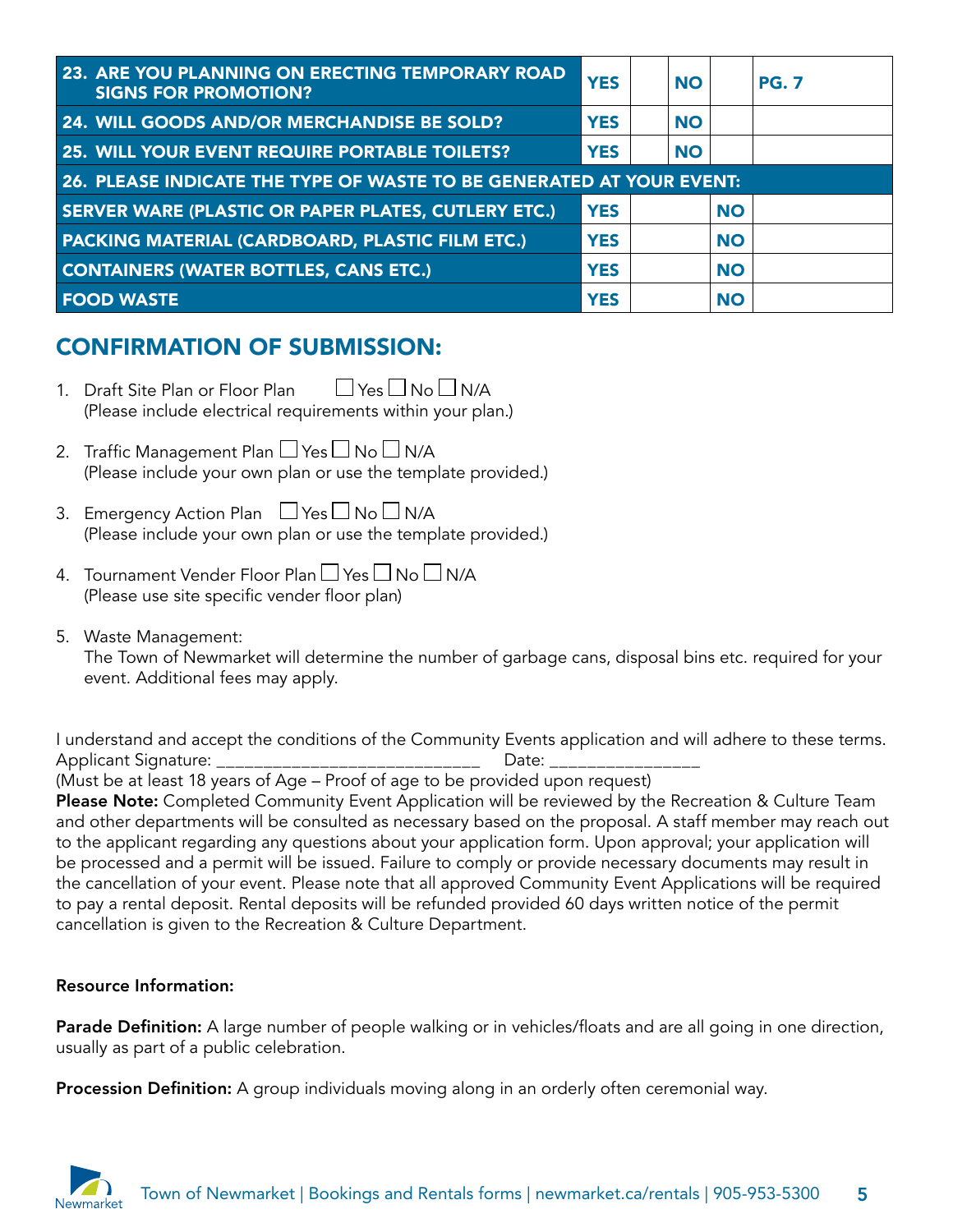## Liability Insurance:

All permit holders are required to have liability Insurance. Liability insurance coverage may range from \$2 million to \$10 million depending on the type of event that you are hosting. The Town of Newmarket will advise applications as to the amount of insurance they will be required to have. All policies are required to add the Town of Newmarket as an additional insured.

## Tents:

Tents less than 60 sq. meters (10'x10', 10' x20' and 20'x 30') can be erected without a building permit. Any tent that is 60 sq. meters or greater will need to receive a building permit. It is recommended that building permit applications be submitted a minimum of 6 weeks prior to your proposed event date.

Please visit www.newmarket.ca. Click on Living Here/ Building and Renovating/ Building Permits to down load the application title Application for Permit to Construct or Demolish. Please note that tents are considered new construction. All completed building applications need to be submitted to the Building Department located at 395 Mulock Drive. For questions concerning the building permit, please call 905-953-5300 ext. 2400.

The Town of Newmarket does not permit the use of tent pegs on town property. Sand bags, water weights and cinderblocks are permitted.

Please submit building permit applications to the Building Department at least 3 weeks before your event date.

## Amusement Activities/Inflatables/Bouncy Castles:

Any amusement activity such as bouncy castles must be approved by the Recreation & Culture Department. Inflatables must be TSSA certified and the company must provide liability insurance naming the Town of Newmarket as an additional insured. Liability insurance can range from \$2 million to \$ 5 million depending on the type of activity.

Please note that the Town of Newmarket does not permit the use of stakes (in grass or on concrete/asphalt) to weigh down inflatables or any amusement activities.

## Electrical Access (Hydro):

Please note that not all outdoor venues have electrical access. In the event that the location does not have electrical access, the permit holder will be required to rent portable generators. All permit holders are required to provide their own extension cords and cable mats. As part of your site plan, please indicate what your electrical needs are for example: 3 110v plugs. If using the Town of Newmarket's hydro, there will be extra fees associated. If your event requires an electrical tie-in, the permit holder will be required to hire their own electrician and pay for a ESA inspection.

### Temporary Road Closures:

Event footprints that require a social event road closure must fill out a road closure application. Completed applications can be submit to Public Works Services located at 1275 Maple Hill Court. Applications are available at www.newmarket.ca. Click on Living Here/Applications, Licences and Permits.

#### Noise Exemption:

The Town of Newmarket does not permit amplified sound within our parks. For any event that is planning to use amplified sound will need to apply for a noise exemption. Please visit our Legislative Services department located at 395 Mulock Drive for more information regarding the noise exemption process.

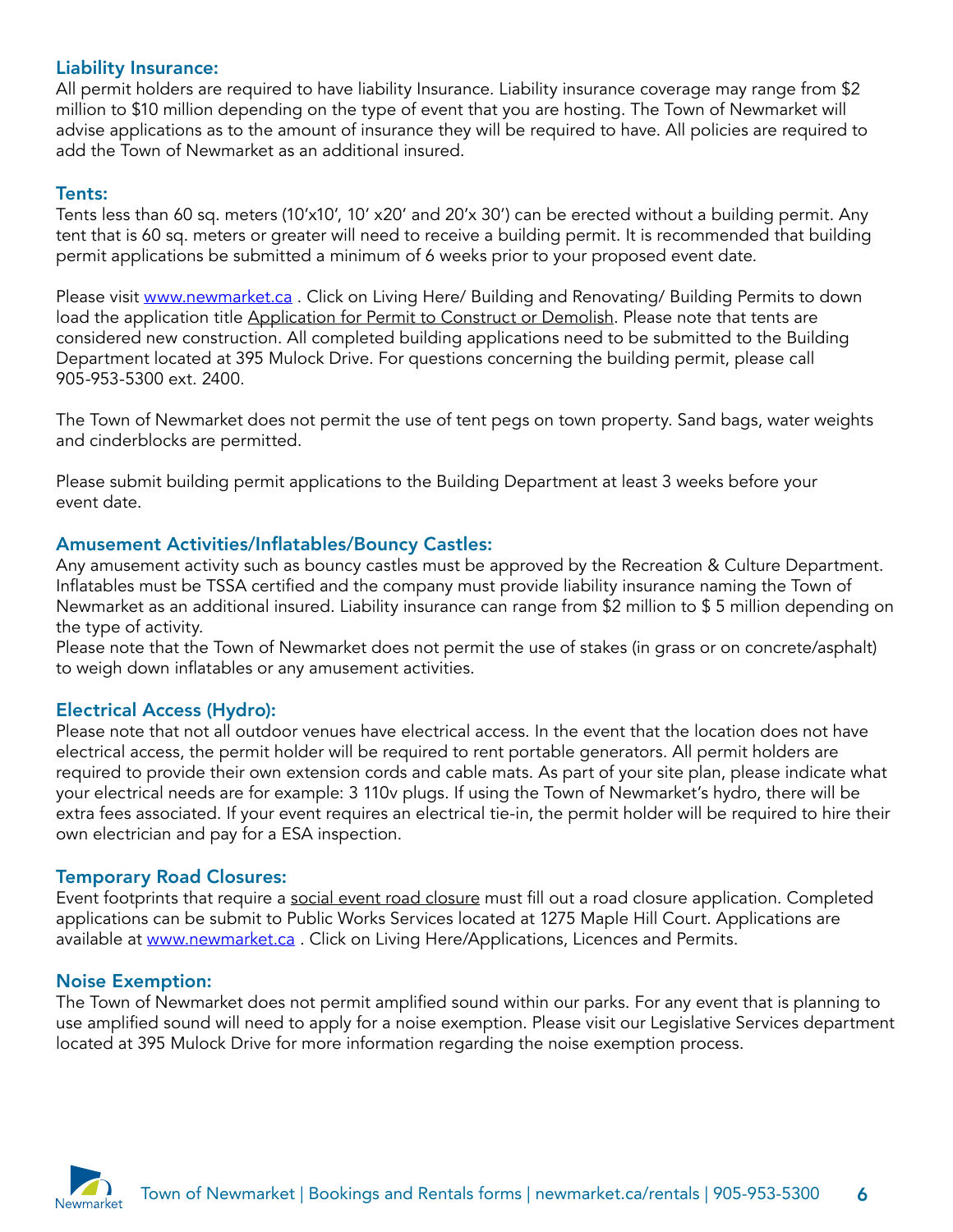## Animal Exemption Form:

If you are planning to have animals participating at your event (i.e: pony rides) then you will be required to submit an Animal Exemption Form A to be granted permission to have animal on town property. If an animal exemption is approved any petting zoo will be required to submit a vendor application form for special events – petting zoo to York Region. Please contact the Recreation & Culture department to obtain an animal exemption form.

#### Refreshment Vehicles:

The Town of Newmarket has introduced a Refreshment Vehicle Licensing By-law (By-Law Number 2016-52). Any event that is inviting food trucks to their event must submit an Application for Special Event Organizer Licence. For more information regarding the requirements for refreshment vehicles please contact Legislative Services located at 395 Mulock Drive or by phone: 905-953-5300 ext. 2220.

#### Lottery and Raffles:

The Alcohol and Gaming Commission of Ontario (AGCO) is responsible for overseeing licensed lottery events such as bingo, raffles etc. For more information regarding eligibility, please visit www.agco.ca . Please contact our Legislative Services department regarding steps to obtain a license.

#### Municipal Alcohol Policy:

Any event serving alcohol must comply with The Town of Newmarket's Municipal Alcohol Policy and obtain a Special Occasion Permits from the AGCO. Outdoor events serving alcohol are subject to management approval. Please obtain a copy of the Municipal Alcohol policy from the Recreation & Culture department. Event Organizers will be required to sign the Town of Newmarket's Municipal Alcohol Policy and will be required to submit Smart Serve numbers

#### Public Health Forms:

Any event serving or selling food must comply with York Region Public Health guidelines. Please visit [www.york.ca](http://www.york.ca) and click under **Food Safety for more information regarding Special Events.** The event organizer is responsible for submitting and Organizer Application Event form to York Region Public Health directly. The event organizer will need to provide the Town of Newmarket their Safe Food Handler Certificate

### Fire Occupancy:

Outdoor events that will have a perimeter fence surrounding their footprint will be required to submit their site plan to Central York Fire Services to obtain an occupancy number for the site. Gymnasium and Arena Floor events and some hall/lounge events such as a trade show will need to submit their event floor plan to Central York Fire Services to obtain a occupancy number for the pad floor. Please submit your request to Central York Fire Services a minimum of 2 weeks prior to your event date.

### Open-Air Burning:

All open-air burning such as fire pits must be approved through Central York Fire Services. You will need to request a Special Occasion Permit. Please visit Central York Fire Service's website for more information [www.](http://www.cyfs.ca) [cyfs.ca](http://www.cyfs.ca). Please submit your request to Central York Fire Services a minimum of 2 weeks prior to your event date.

#### Fireworks and Pyrotechnics:

If you are planning to have a fireworks display or pyrotechnics display at your event, you will be required to submit a Display Fireworks and Pyrotechnics application and submit it to Central York Fire Services for approval. For more information and application forms, please visit [www.cyfs.ca](http://www.cyfs.ca). Please submit your request to Central York Fire Services a minimum of 2 weeks prior to your event date.